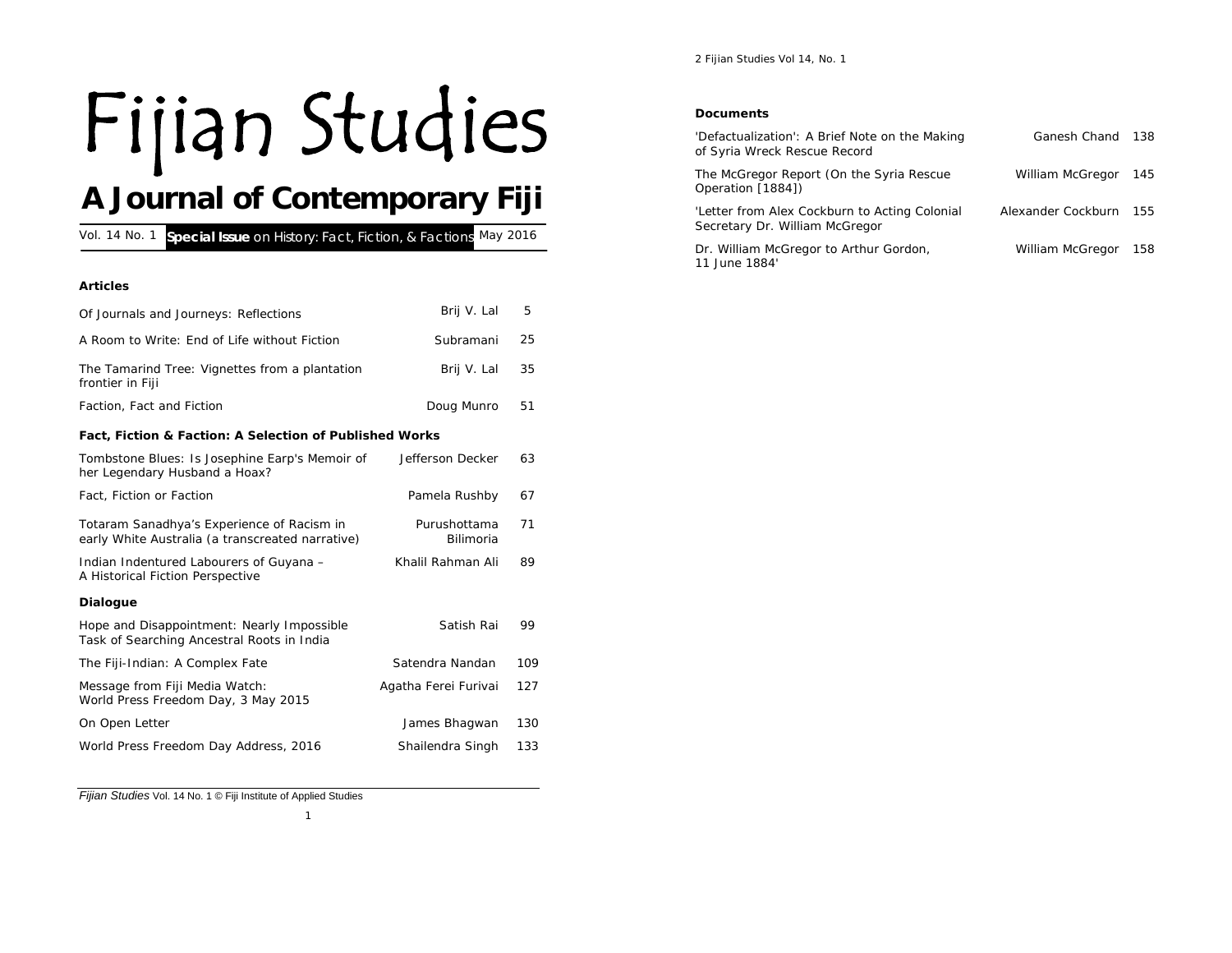When no one is left to tell the story, would there be no history?

# On History: Fact, Fiction,  $\&$ Factions

*Fijian Studies* Vol. 14 No. 1 © Fiji Institute of Applied Studies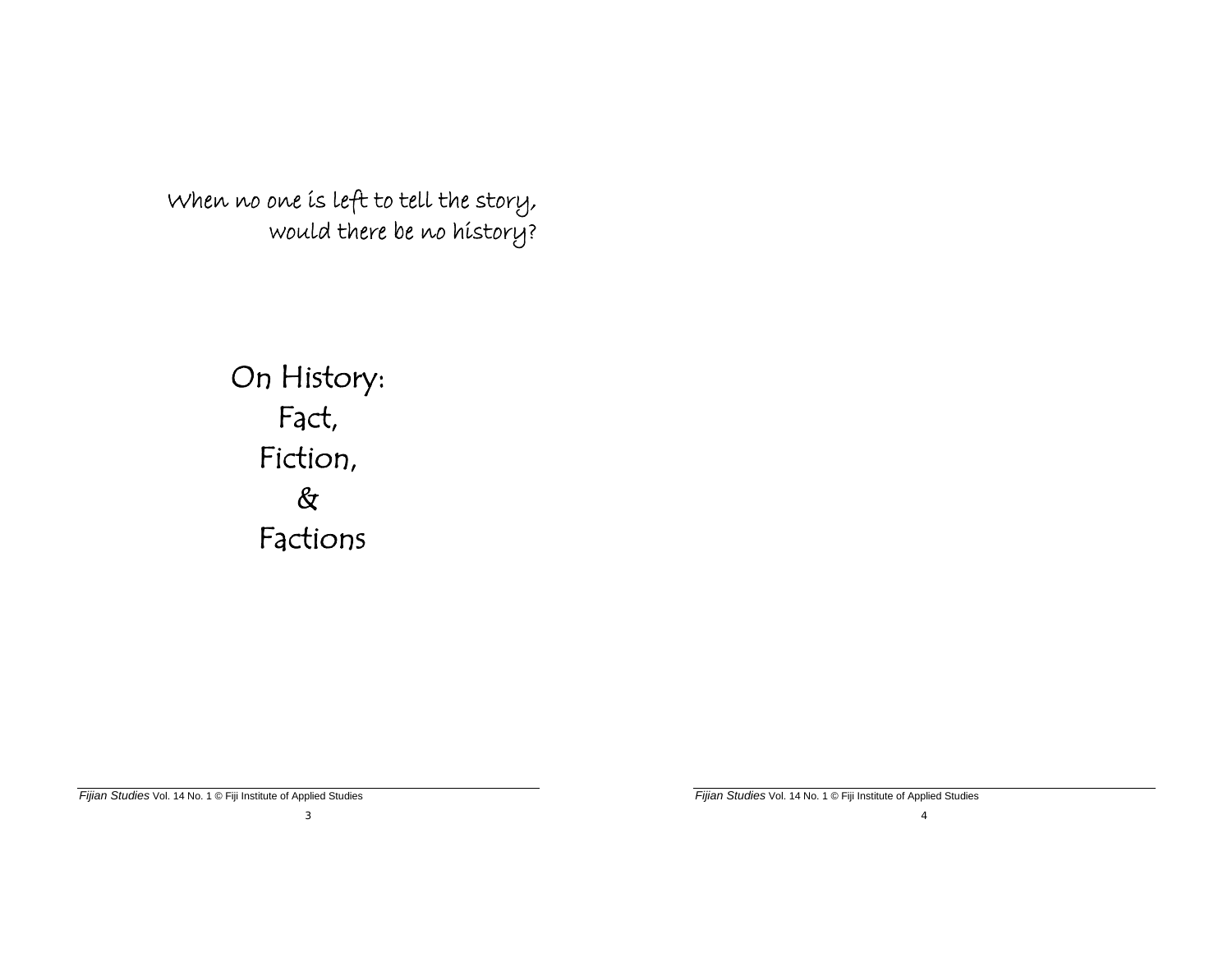62 *Fijian Studies Vol 14, No. 1* 

Fact, Fiction & Faction: A Selection of Published Works

*Fijian Studies* Vol. 14 No. 1 © Fiji Institute of Applied Studies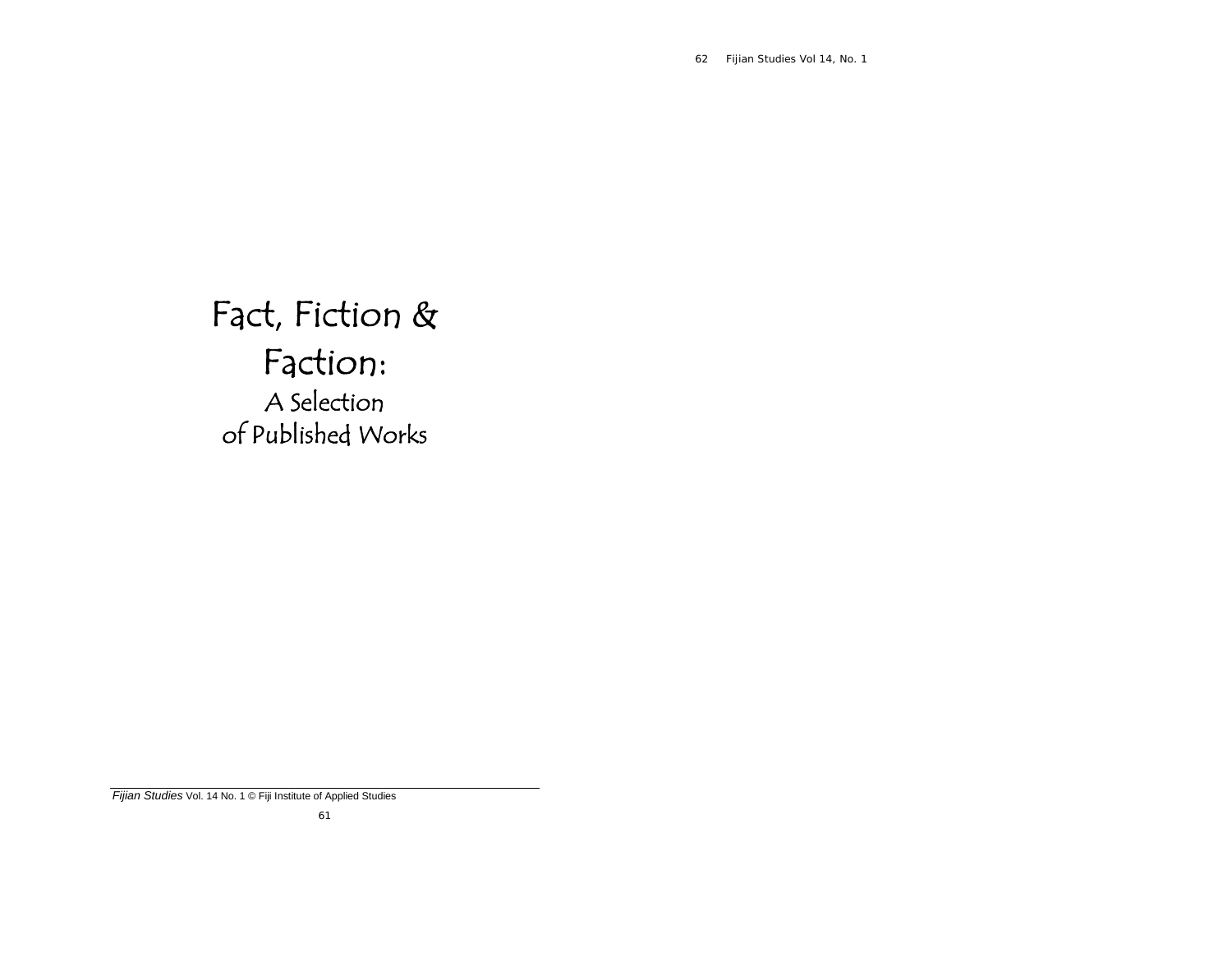## **Tombstone Blues:Is Josephine Earp's Memoir of her Legendary Husband a Hoax?**

### **Jefferson Decker<sup>1</sup>**

 On October 26, 1881, Wyatt Earp became a gunfighting legend when he and his companions killed three cattle rustlers behind the O.K. Corral in Tombstone, Arizona. The magnitude of the event wasn't lost on Josephine Marcus, a Jewish stage performer who had come to Tombstone for a production of *H.M.S. Pinafore*—and who ended up becoming Wyatt's common-law wife. "Without stopping for a bonnet, I rushed outside and toward the sound of the firing before it died down," she later recalled. "It seemed to me in my panic that there must have been a hundred shots. Breathlessly I reached Fremont Street a block away and looked toward downtown.... A man in a wagon, whom I'd never seen before, yelled, 'Hop in, lady— I'll run you up to the excitement.'"

 At least that's how Josephine puts it in her memoir, *I Married Wyatt Earp*. Published three decades after her death, the book relates Josephine's rise from boomtown actress in Arizona to prospector's wife in Alaska and California. The book, published by the University of Arizona Press in 1976, was an unexpected commercial success. Now in its twelfth printing, with thirty-five thousand copies sold, it is one of the press's all-time best-sellers. It's also been cited in subsequent Earp books like Paula Mitchell Marks's *And Die in the West* (Morrow, 1989) and in Richard Maxwell Brown's social history of frontier law, *No Duty to Retreat* (Oxford, 1991).

 There's just one problem: Josephine never wrote most of the words in the memoir. Or so a number of historians now believe.

#### 64 *Fijian Studies Vol 14, No. 1*

They say that Glenn Boyer, the rancher and former military man who edited the book, took liberties with the manuscripts he claimed were his sources, and then filled gaps in the chronology with his own speculations. Boyer's critics don't mince words: "It's one big fake," says Allen Barra, a *Wall Street Journal* columnist and author of *Inventing Wyatt Earp: His Life and Many Legends* (Carroll & Graf, 1998). And Casey Tefertiller, the author of *Wyatt Earp: The Life Behind the Legend* (Wiley, 1997), concurs: "This may be the most remarkable literary hoax in American history. It has been believed and accepted as the words of Josephine Earp for twenty-three years now."

 Why did a scholarly press put its imprimatur on a work that might generously be called historical fiction? Though he has been portrayed in dozens of movies, a television series, and scores of books and magazine articles, Wyatt Earp has never generated much excitement among professors. When the O.K. Corral does emerge in academic literature, it's typically to illustrate the nature of federal law enforcement in frontier towns or the role of violence in Western culture. The question that obsesses most Earp buffs—who fired the first shot in the Tombstone gunfight?—barely registers with professional historians.

 In the early 1970s, Boyer gave Arizona a chance to bridge the gap between the amateurs and the scholars: an Earp book with a larger documentary value. While undertaking a book-length analysis of the Earp legend in the late 1960s, Boyer interviewed and eventually befriended several of the Earps' living relatives. They surprised him by sending him a thick manuscript Josephine had put together with the help of two distant relatives, Mabel Earp Cason and Vinolia Earp Ackerman, before her death in 1944.

 Unfortunately, the Cason manuscript, as it came to be called, did not pick up Josephine's story until after the Earps left Tombstone, omitting the family's most sensational anecdote. Arizona told him they would not publish without a Tombstone chapter, Boyer says. Accordingly, he produced a second manuscript, which he said Josephine had prepared between 1929 and 1932 with the help of John Clum, a former editor of the *Tombstone Epitaph* newspaper. Then, as Boyer explains in an epilogue to *I Married Wyatt Earp*, he "merg[ed] the two manuscripts, which contained vastly different materials presented in widely different styles." To do so, he relied on interviews with Earp relatives and acquaintances to establish a "conversational standard for the combined first-person narrative."

<sup>1</sup> This article was orginally published in *Lingua Franca* (http://linguafranca. mirror.theinfo.org/9907/blues.html). It is reproduced here with the kind permission of the author. *Fijian Studies* does not claim copyright over this article.

*Fijian Studies* Vol. 14 No. 1 © Fiji Institute of Applied Studies